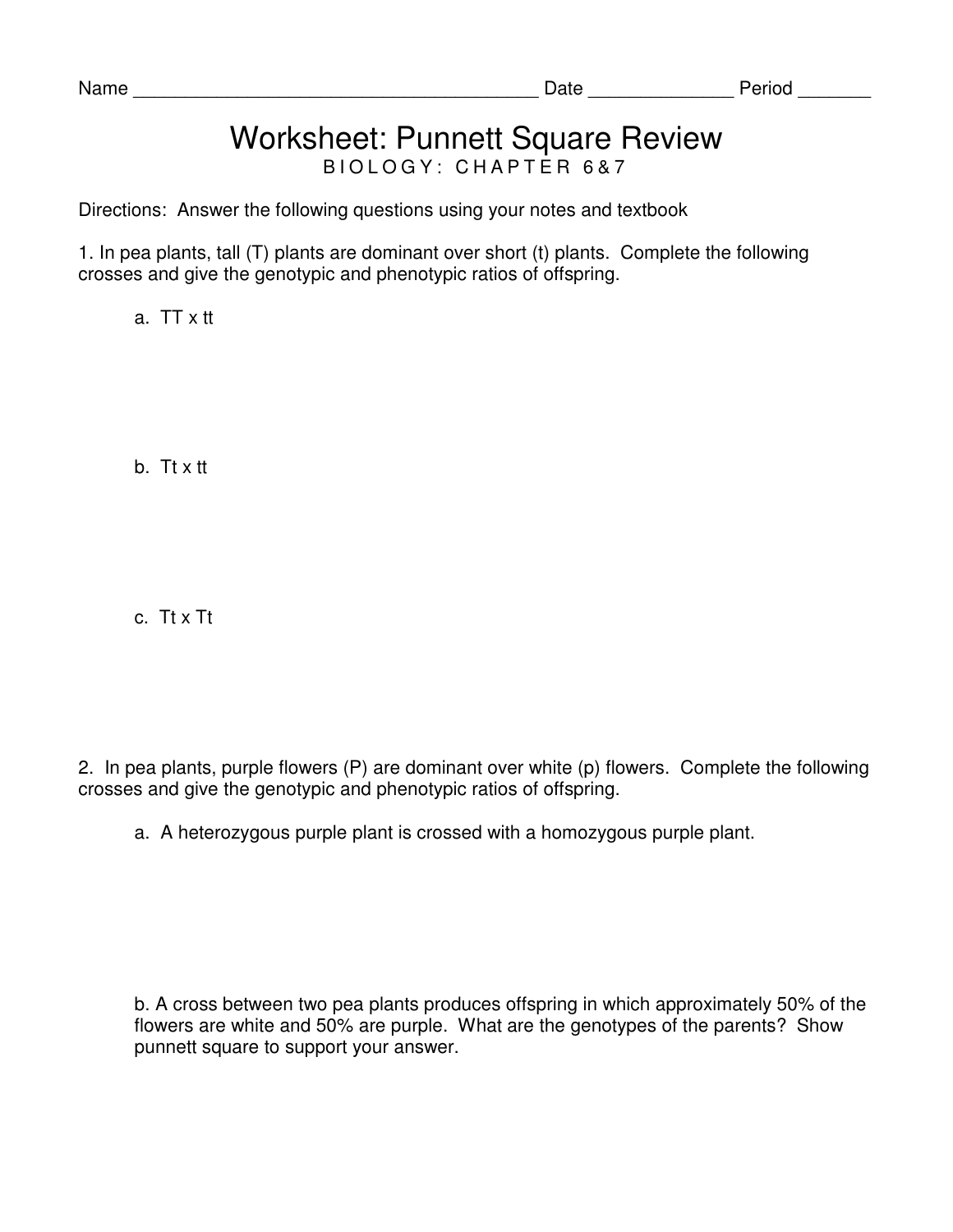c. A cross between two purple pea plants yields approximately 25% of the offspring exhibiting white flowers. What are the genotypes of the parents? Show punnett square to support your answer.

3. A widow's peak in humans is determined by a dominant/recessive inheritance. A person who is purebred for widow's peak is crossed with a person who is purebred for no widow's peak. All of the offspring have a widow's peak. Which trait is dominant and which is recessive? Show punnett square to support your answer.

4. In guinea pigs, black fur is dominant. If a black guinea pig is crossed with a white guinea pig and the litter contains a white offspring, the genotype of the black-haired parent is probably? Show punnett square to support your answer.

5. In minks, brown is dominant over silver-blue color.

a. What offspring would you predict if you crossed a homozygous brown mink with a silver-blue mink? Show punnett square to support your answer.

b. What would the genotypic and phenotypic ratios of two F2 generation mink from the above problem be if they were crossed? Show punnett square to support your answer.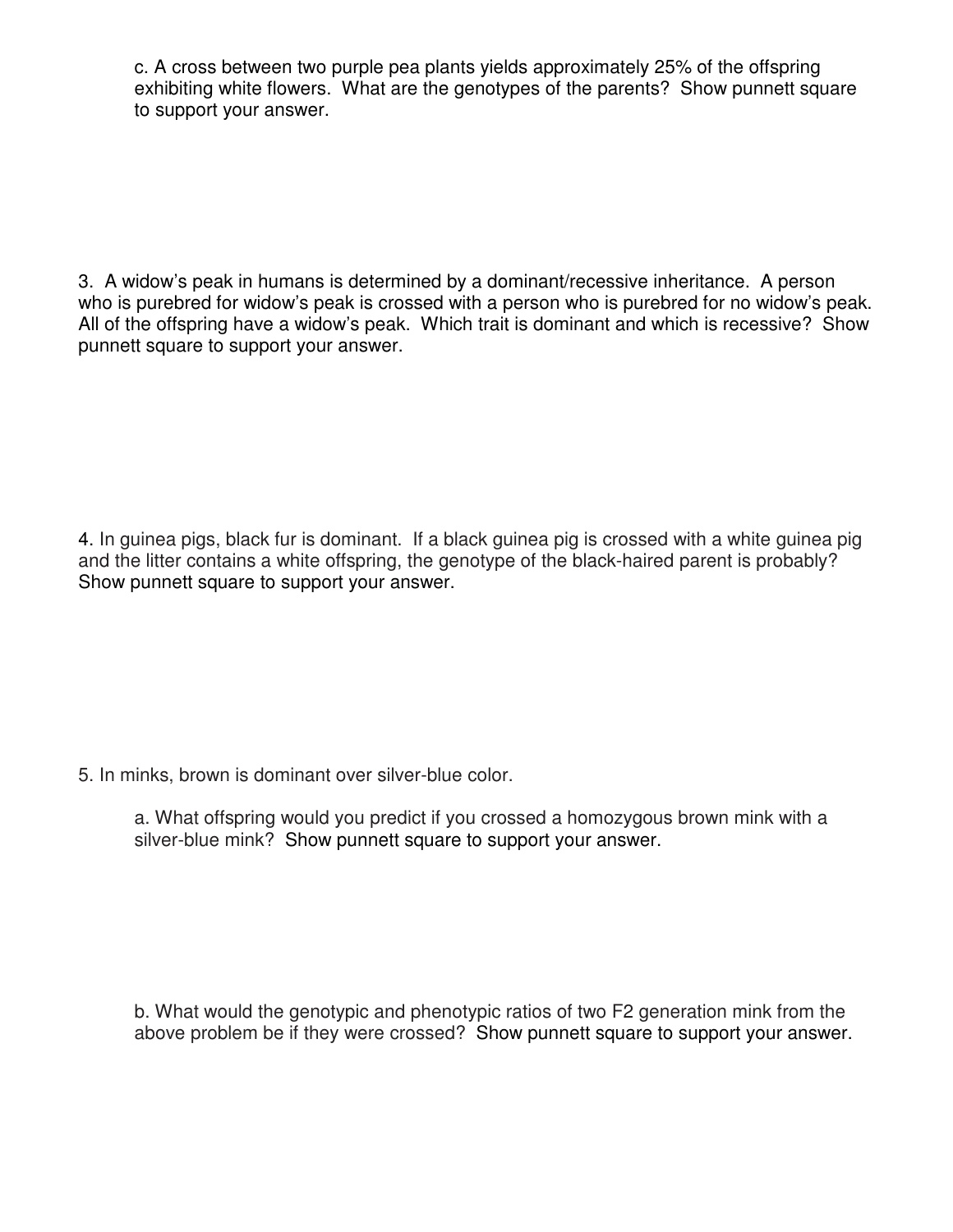6. In snapdragons, red is not completely dominant over white flowers.

a. What color flowers would you expect when you cross a red flower with a white flower? What would be the genotypic and phenotypic ratios of the offspring be?

b. Cross two of the  $F_1$  generation from above. What would be the genotypic and phenotypic ratios of the offspring be?

7. In dragons, the ability to breath fire is a recessive trait. Homozygous dominant dragons cannot produce fire or smoke at all. Heterozygous dragons can produce smoke, but no fire.

a. Cross a fire breathing dragon with a homozygous dominant dragon. What would be the genotypic and phenotypic ratios of the offspring be?

b. Cross two smoke-producing only dragons. Are any of the offspring able to produce fire? Show punnett square to support your answer.

8. In cattle, red and white hair are codominant. The heterozygous condition is roan colored (contains both red hair and white hair)

a. Cross a red cow and a white cow. What would be the genotypic and phenotypic ratios of the offspring be?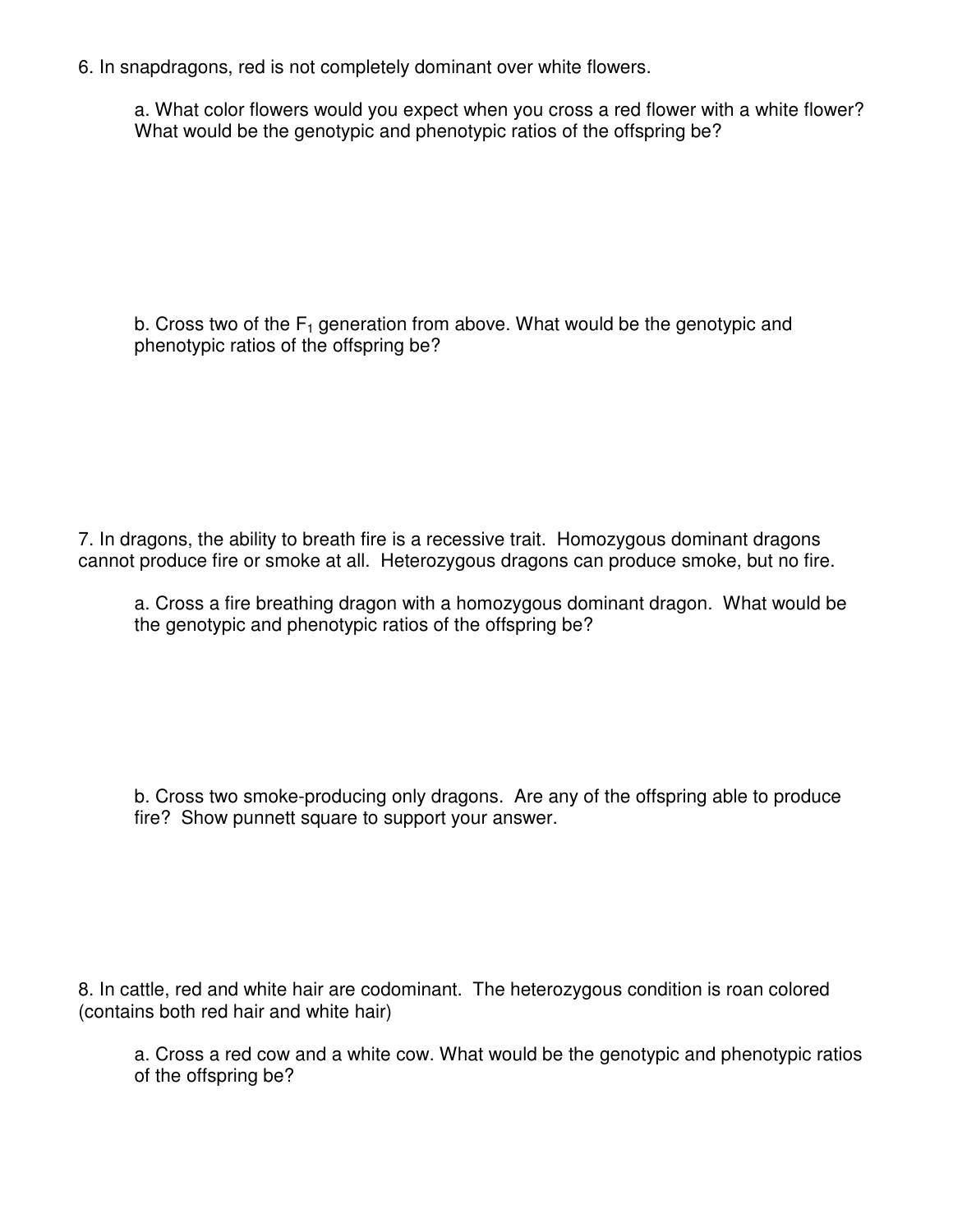b. Would it be possible to have any red cattle when two roan cattle are crossed? Show punnett square to support your answer.

9. In Guinea pigs, the genotype (BB) is black, and the genotype (bb) is white color, and (Bb) is grey color, The gene (B) and (b) are sex-linked.

a. What type of offspring are to be expected in a cross between a black female and a white male?

b. A heterozygous female is crossed with a white male. What are the expected genotypic and phenotypic ratios of the offspring?

c. Would it ever be possible to produce a male with grey hair? Explain

10. In humans, colorblindness is due to the reccesive allele (c), and normal vision is due to the dominant allele (C). Color blindness is a sex-linked trait.

a. What is the expected offspring between a normal man and a colorblind woman? Give both genotypic and phenotypic ratios of offspring

b. A normal male is crossed with a female who is not colorblind? Would it ever be possible to produce offspring that are colorblind? Show punnett square to support your answer.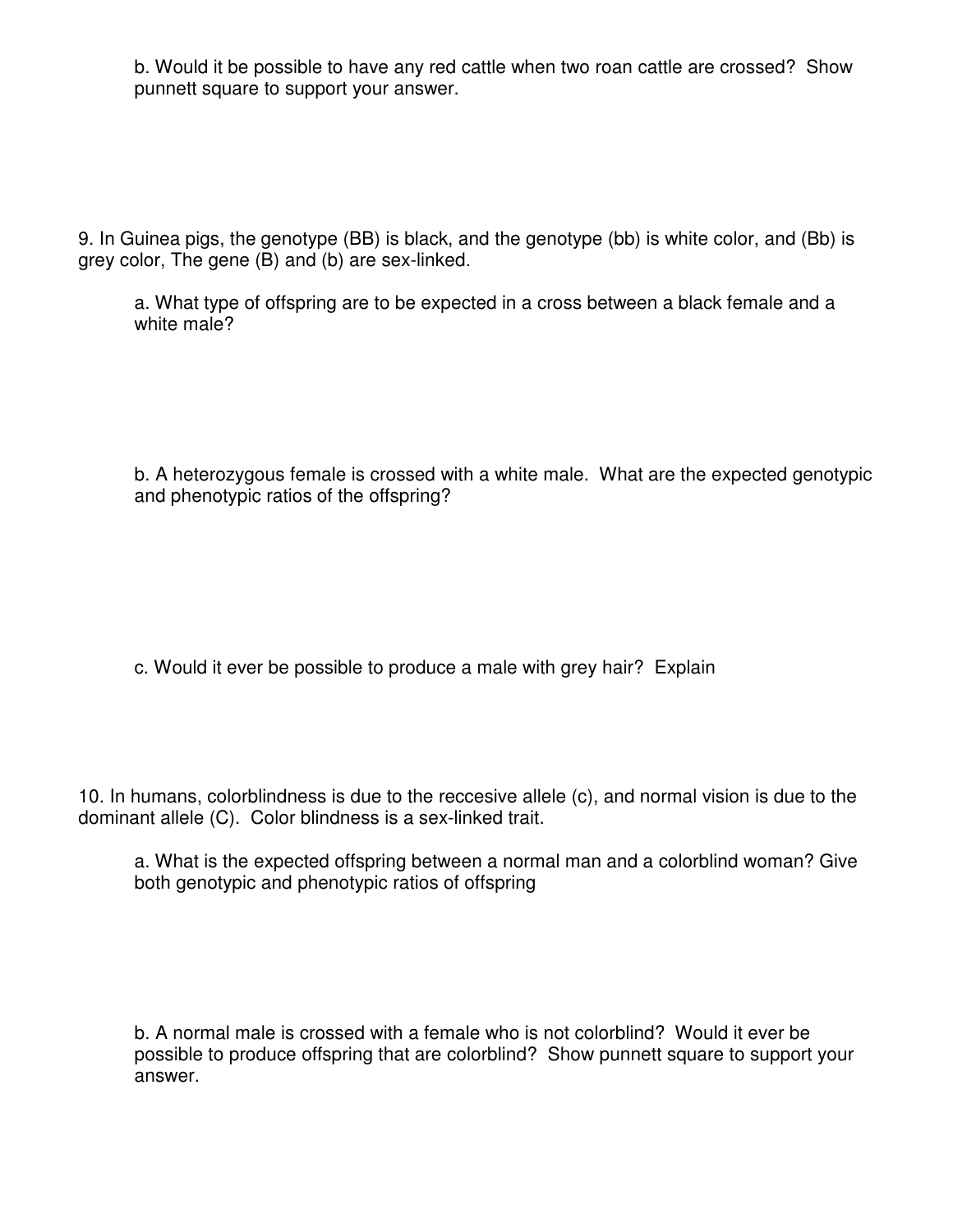c. What would you expect when a colorblind man marries a colorblind woman? Give both genotypic and phenotypic ratios of offspring.

d. Is it ever possible to have a male that is a carrier for colorblindness? Explain

e. Would there ever be an instance when a female could not be a carrier? Explain

11. The chart below shows the inheritance of human blood types. There are four different phenotypes possible: A, B, AB, and O. The alleles A and B are codominant, and the O allele is recessive to both A and B.

| <b>Blood Groups</b> |                                                     |                       |                          |             |
|---------------------|-----------------------------------------------------|-----------------------|--------------------------|-------------|
| <b>Phenotype</b>    | <b>Genotype</b>                                     | <b>Antigen on</b>     | <b>Safe Transfusions</b> |             |
| (Blood Type)        |                                                     | <b>Red Blood Cell</b> | <b>To</b>                | From        |
|                     | $I^AI^A$ or $I^A$ <i>i</i>                          |                       | A, AB                    | A, O        |
| B                   | $I^{\mathsf{B}}I^{\mathsf{B}}$ or $I^{\mathsf{B}}i$ | B                     | B, AB                    | B, O        |
| AB                  | $I^A I^B$                                           | A and B               | AB                       | A, B, AB, O |
| O                   | $\overline{u}$                                      | none                  | A, B, AB, O              | $\circ$     |

a. A person with  $1^A1^B$  is crossed with a person who is  $1^A1^A$ . What are the genotypic and phenotypic ratios of the offspring?